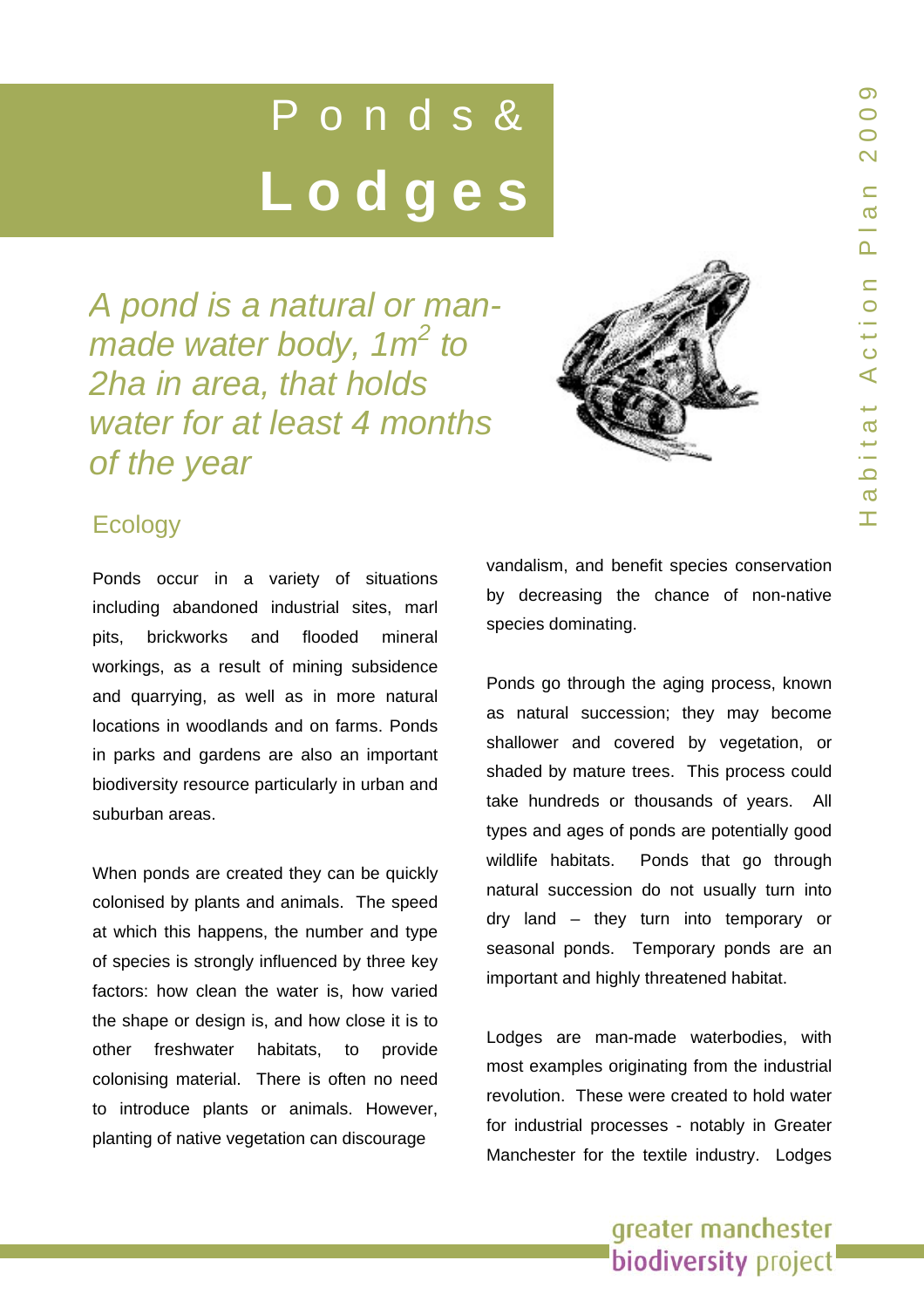differ in size but are generally associated with streams and rivers. In terms of biodiversity interest, there is little difference between lodges and ponds. Generally lodges are larger with more extensive areas of open water, with some areas of marginal vegetation within them with species such as common reed, great reedmace and reed canary grass.

A range of species are associated with ponds and lodges, including wetland plants, aquatic invertebrates, amphibians, mammals and birds. Bats roost in some of the culverts associated with lodges in addition to using ponds and lodges as important feeding areas. Some species are specific to ponds, or a type of pond, such as temporary or seasonal, and are easily lost if the pond is changed.

Ponds can also help to prevent flooding by storing surface water during periods of heavy rainfall. The water can then slowly soak into the ground or aquifers instead of rushing down streams or rivers and causing flooding. They can also help to clean up water from agricultural land. Water running off fields can by sent through a series of ponds, which remove the sediments and fertiliser, before it enters a stream or river.

# Ponds & Lodges

#### **Notable species include:**

Common frog *Rana temporaria* Common toad *Bufo bufo* Smooth newt *Triturus vulgaris* Palmate newt *Triturus helveticus* Great crested newt *Triturus cristatus* Water vole *Arvicola terrestris* **Bats** Grass snake *Natrix natrix* Emperor dragonfly *Anax imperator* Broad-bodied chaser *Libellula depressa* Great diving beetle *Dytiscus marginalis* Diving beetles *Ilybius guttiger*

Shining ram's-horn *Segmentina nitida* Mud snail *Lymnaea glabra* Lesser marshwort *Apium inundatum* Ivy-leaved water *Ranunculus fluitans* crowfoot Galingale *Cyperus longus*

Reed Bunting *Emberiza schoeniclus Dytiscus circumflexus Rhantus suturalis* Water beetle *Agabus unguicularis* Scavenger beetles *Cercyon ustulatus Cercyon convexiusculus Cercyon tristis Helochares punctatus* Marsh beetle *Cyphon pubescens*

Whorled water milfoil *Myriophyllum verticillatum* Great dock *Rumex hydrolapathum*

In urban areas, new ponds can be part of Sustainable Urban Drainage Systems (SUDS) through the creation of detention basins, retention ponds or new wetlands. It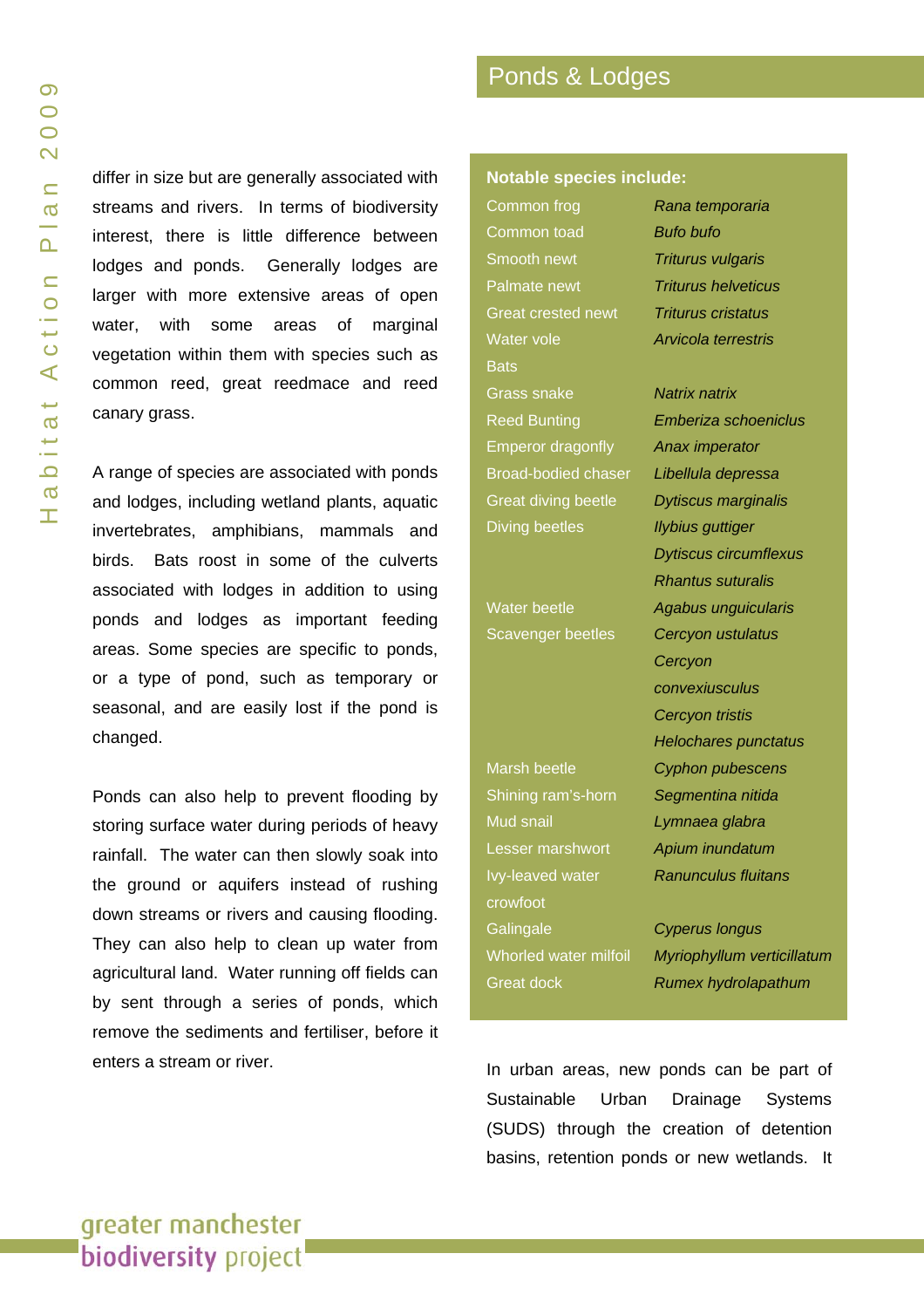# Ponds & Lodges

can be designed into n ew developments or retrofitted into existing sites. SUDS can capture water from roads, car parks and other surfaces, helping to reduce flood risk and prevent pollution of other water bodies.



(GMEU)

### Priority habitat description

Ponds for the purpose of the UK BAP priority habitat classification are defined as permanent and sea sonal standing water bodies from 1m ² up to 2 ha in extent, which meet one or more of the following criteria:

- Ponds that meet criteria under Annex 1 of the Habitats Directive.
- Ponds with important species such as Red Data Book species, BAP species, species on Schedule 5 and 8 of the Wildlife and Countrysid e Act, Habitats Directive Annex II species, a Nationally Scarce wetland plant species, or t hree

Nationally Scarce aquatic invertebrate species.

- Ponds with exceptional species assemblages or large populations of key species such as amphibians and dragonflies, or exceptionally rich sites for plants or invertebrates (supporting 30 or more wetland plant species o r 50 or more aquatic macroinvertebrate species).
- ◆ Ponds of high ecological quality, as defined by Pond Conservation's Predictive System for Multimetrics (PSYM).
- Other ponds important because of their age, rarity of type or landscape context.

In Greater Manchester all ponds and lodges are conside red of value and this action plan therefore covers all such features not just those covered by the UK BAP definition.

### Current status and distribution

#### **National**

There are an estimated 487,000 ponds in Great Britain (not including cur tilege i.e. gardens etc) ([Countryside Survey 2007\)](http://www.countrysidesurvey.org.uk/reports2007.html). At the start of the 20<sup>th</sup> century, there were approximate ly 1.25 million ponds. This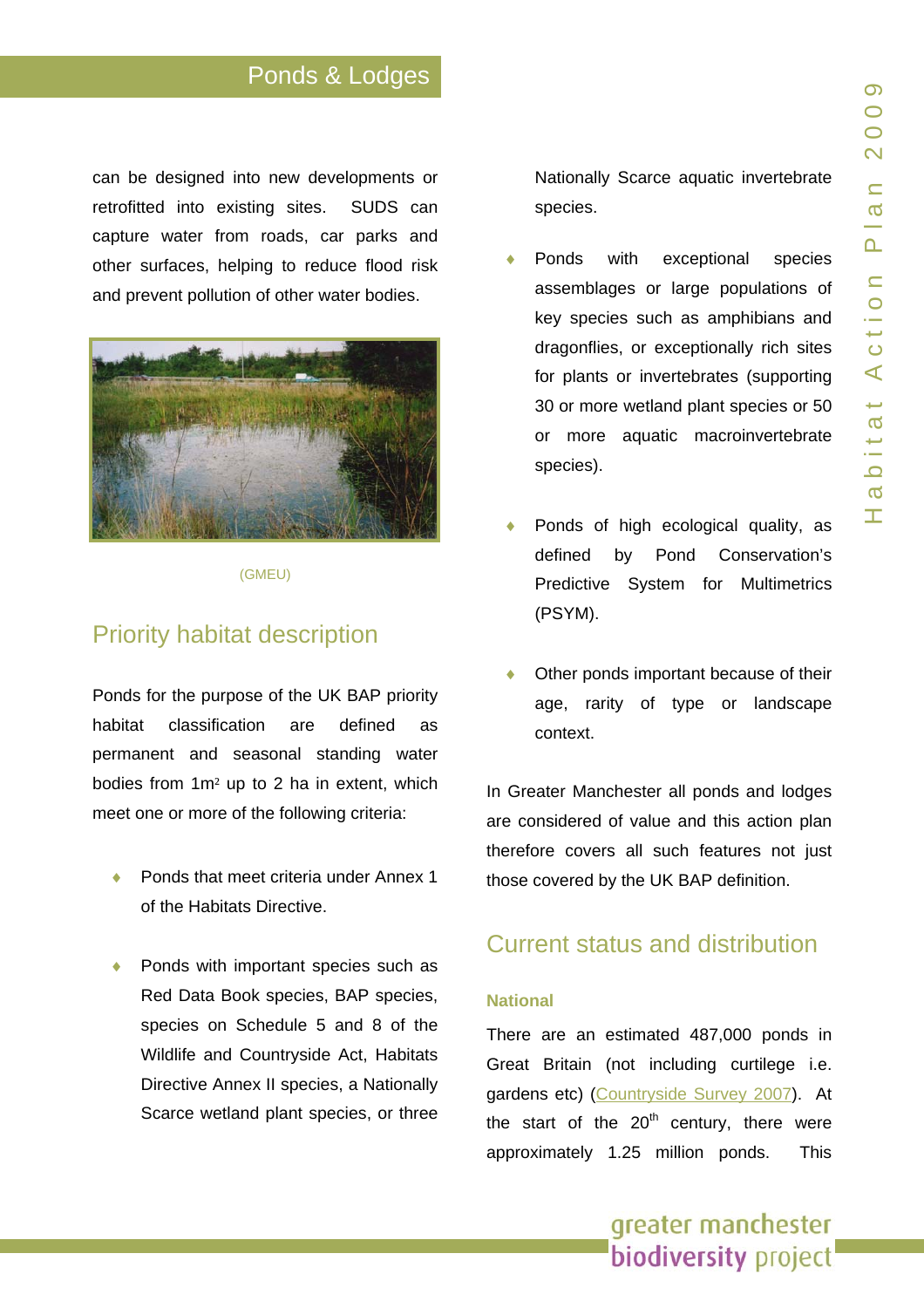means we have lost over three quarters of a million ponds in the last 100 years. Not only are there fewer ponds, but also the remaining ponds are more likely to be larger, deeper, and degraded by pollution, invasive species or inappropriate management. The Countryside Survey (2007) revealed an increase from 60% to 72%, of ecologically poor or very poor quality pond sites in England and Wales since 1996.

#### **Greater Manchester**

There is currently no data on the number of ponds in Greater Manchester. Ponds are found in all parts of Greater Manchester, and are thought to be relatively numerous for an urban area. There are particularly high densities of ponds on the western side of Greater Manchester, especially around Wigan and in Bury, Salford and Bolton, where the pond network is known as the Wigan Pondway. Important pondscapes are also found in Trafford, Manchester, Stockport and on the Oldham/Tameside border.

Lodges are a common feature associated with the mill towns of Lancashire and Greater Manchester. They are important to the biodiversity of the region as they make a significant contribution to nature conservation, particularly in areas where natural water bodies are less extensive. Lodges occur in all ten districts of Greater Manchester. Recently a rare plant - Floating water plantain (*Luronium natans*) was found in a Rochdale lodge.

Although there is a national plan focussing on Priority Ponds, it is important to remember that all ponds are valuable. Ponds are important for local wildlife, and are a vital part of an ecological network, allowing certain plants and animals to move around the landscape, to colonise new sites, and buffering sites against the loss of species. This network is particularly important for ensuring pond wildlife can survive climate change. Since pond numbers have dropped so low, the network is fragile, and in some areas it is broken; some ponds are isolated and the wildlife that lives in them is at risk of disappearing completely from the local area.

### **Sites Important for Ponds and Lodges in Greater Manchester:**

| <b>Brookheys Covert</b>   | SSSI        | <b>Trafford</b>  |
|---------------------------|-------------|------------------|
| Compstall                 | <b>SSSI</b> | <b>Stockport</b> |
| <b>Dunham Park</b>        | <b>SSSI</b> | Trafford         |
| <b>Cotteril Clough</b>    | SBI         | Manchester       |
| <b>Cowlishaw Farm</b>     | SBI         | Oldham           |
| <b>Heald Green</b>        | SBI         | <b>Stockport</b> |
| <b>Holden Clough</b>      | SBI         | Tameside         |
| <b>Barracks Lodge</b>     | SBI         | <b>Bury</b>      |
| Doffcocker Lodge          | LNR         | <b>Bolton</b>    |
| Culvert & Lodge           | SBI         | Wigan            |
| at Standish               |             |                  |
| <b>Kirklees Brook</b>     | SBI         | <b>Bury</b>      |
| <b>Manchester Airport</b> | SBI         | Manchester       |
| Moses Gate                | SBI         | <b>Bolton</b>    |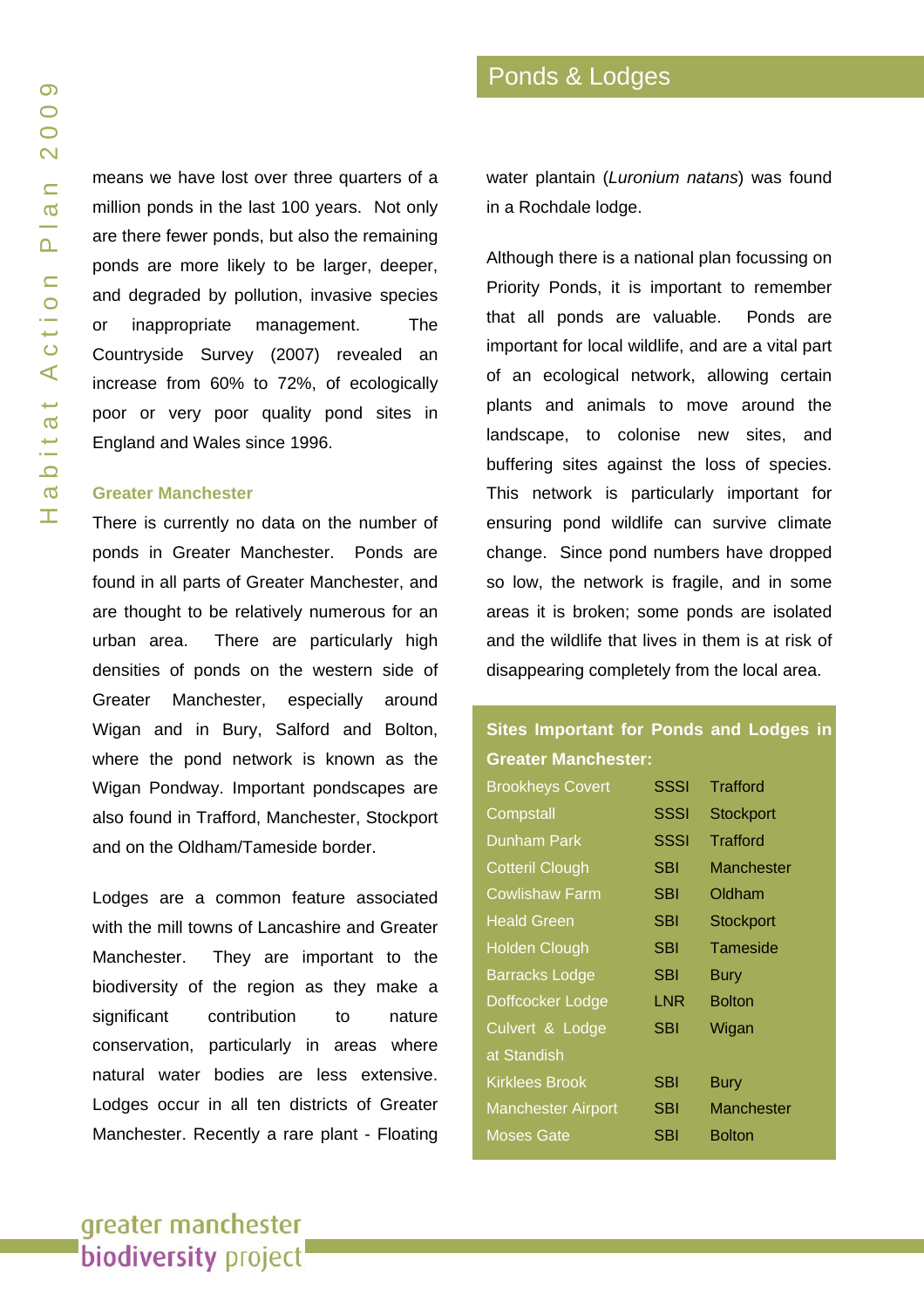#### **Legal**

Ponds are n ot directly protected by legislatio n (except for a small number of special pon d types listed on Annex 1 of the Habitats Directive and not found in Greater Manchester). However, ponds that support protected species, such as great crested newts or water voles, do receive protection under species legislation (e.g. [Wildlife an](http://www.jncc.gov.uk/page-1377)d [Countryside Act 1981,](http://www.jncc.gov.uk/page-1377) [Conservation \(Natural](http://www.opsi.gov.uk/si/si1994/uksi_19942716_en_1.htm)  [Habitats &c\) Regulations 1994](http://www.opsi.gov.uk/si/si1994/uksi_19942716_en_1.htm)).

Ponds receive some protection through the planning process. 'Planning Policy Statement 9: Biodiversity and Geological Conservation' (PPS9) and the associated guidance require local a uthorities to conserve important natural habitats (including ponds) with policies that enhance and add to natural habitats, and aim to maintain networks by avoiding or repairing the fragmentation and isolation of natural habitats through policies in plans.

Regulation 37 of the Conservation (Natural Habitats, &c) Regulations 1994 ensures that planning policy considers certain landscape features that perform a stepping-stone function "(such as ponds or small woods)" which "are essential for the migration, dispersal and genetic exchange of wild species". L ocal Nature Reserves and Sites of Biological Importance, cover a proportion

of Greater Manchester's ponds, providing some protection.

### Factors affecting the habitat

Nationally, pond loss can be attributed to filling in, l and drainage, and lowering of the water table. Infilling by natural succession on its own does not necessarily result in the loss of the pond; it results in a temporary pond, which is also an important habitat. Ponds may be filled in for a variety of reasons, including development, increasing land area for agricultural production, and health and safety concerns.

Pond degradation can be caused by pollution, inappropriate management. introduction of inappro priate native species, neglect (wh ere management is required to maintain certain conditions for key species), deepening o f temporary ponds, linking ponds to watercourses and loss or degradation of surrounding habitats. In, or near to, densely populated areas, duck feeding, introductio n of fish, and introduct ion of invasive nonnative plants are a significant threat. The sale of invasive non-native plants is commonpla ce and is thought to be a significant f actor in their spread. Surface drainage from roads and other hard surfaces can also r esult in pollution, as well as, causing uncontrolled rise in water levels.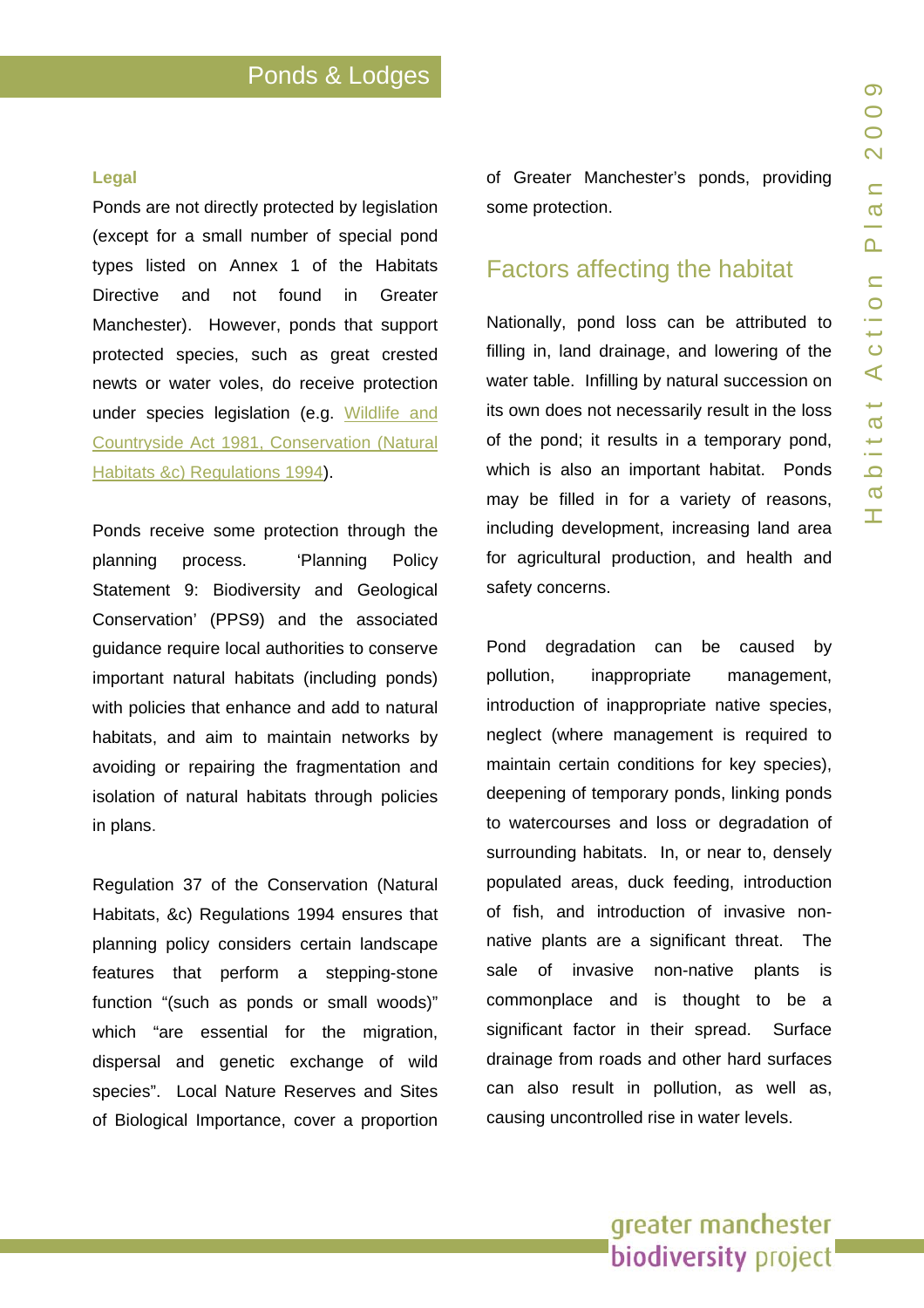Although large numbers of ponds are created each year, the new ponds are not a like-forlike replacement of the high quality ponds that are lost. Some new ponds may be of limited value due to poor design and planning together with sometimes a lack of management in the first few years. They may also be created for other purposes e.g. angling.

### Current actions

The [UK Draft Habitat Action Plan](http://www.pondconservation.org.uk/pond_hap/draftpondhabitatactionplan.htm) for ponds of high ecological quality is led by [Pond](http://www.pondconservation.org.uk/aboutus/ourwork/conservation/importantareasforponds/importantareasforponds.htm) [Conservation](http://www.pondconservation.org.uk/aboutus/ourwork/conservation/importantareasforponds/importantareasforponds.htm) and the Environment Agency. To help deliver Target 4 (creation of high quality potential ponds), Pond Conservation is running the [Million Ponds Project](http://www.pondconservation.org.uk/millionponds/) to provide encouragement, training and support to create 600,000 new ponds of high quality potential in the next 50 years. A Pond Creation Toolkit for wildlife friendly pond creation has already been produced and is available at [www.pondconservation.org.uk.](http://www.pondconservation.org.uk/millionponds/pondcreationtoolkit/)

Pond Conservation has set up the [Important](http://www.pondconservation.org.uk/aboutus/ourwork/conservation/importantareasforponds/importantareasforponds.htm)  [Areas for Ponds initiative](http://www.pondconservation.org.uk/aboutus/ourwork/conservation/importantareasforponds/importantareasforponds.htm) (IAP) to identify networks of priority ponds – the most important ponds for biodiversity. Important Areas for Ponds are geographical areas which support significant numbers of high quality ponds. Within each Important Area, ponds are classified as either of national or European importance, according to the

species or groups of species that they support. IAP reports have been carried out in Wales and South East England and will be extended to the rest of the UK, including Greater Manchester. This should help to protect ponds by focussing conservation effort.



#### (Pond Conservation)

There is currently a great deal of pond creation and management activity within Greater Manchester (in parks, gardens, farmland, conservation projects, and associated with development). There is also a large amount of information and advice freely available about ponds in books and via the Internet, although not all of it is accurate. The best sources are The Pond Book and organisations like Pond Conservation and the Wildlife Trusts that advise and campaign on pond issues, e.g. invasive species.

DEFRA has proposed to add many invasive non-native plants species to Schedule 9 of the Wildlife and Countryside Act, banning the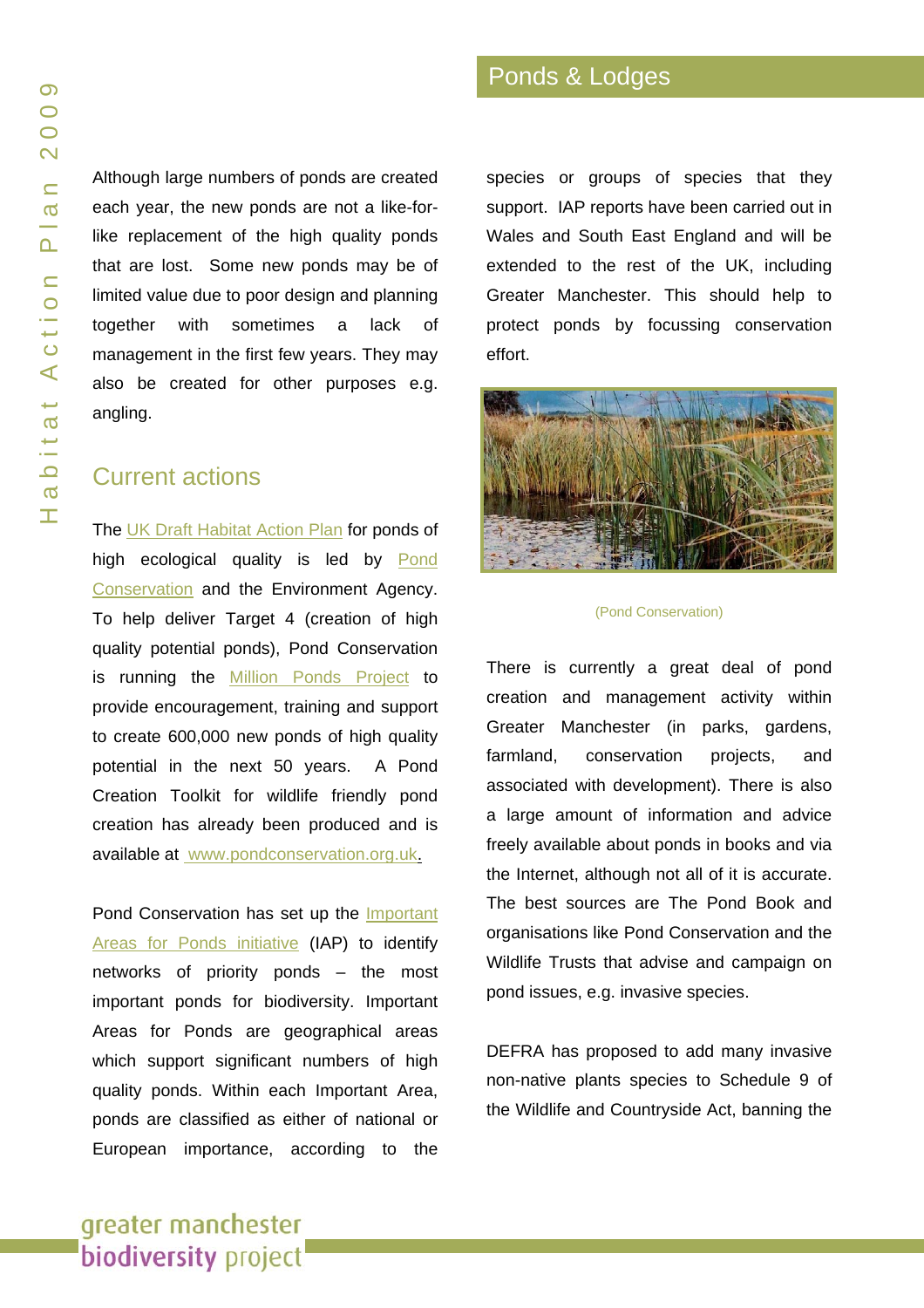sale of these plants, and making it illegal to release the m into the wild.

In Greater Manchester, there have been a range of surveys carrie d out (by the Pond Life Project and local authorities) to provide information on pond wildlife in the area, and some local authorities have p ut their information on GIS s ystems to mak e it more accessible. In some areas, policies have been incorporated into local planning documents to ensure ponds are considered throughout the planning process.

Ponds have also been created at Ince near Wigan for use in mine water treatment. This is another u seful aspect of ponds.

# Objectives and targets

| <b>Objective</b>          | <b>Target</b>                                  | Quantity | <b>Target Date</b> |
|---------------------------|------------------------------------------------|----------|--------------------|
| Establish the number of   | Collect together data of known ponds           |          | 2011               |
| priority Ponds in Greater | and identify Priority Ponds.                   |          |                    |
| Manchester                |                                                |          |                    |
| Maintain the number of    | Maintain net number of Priority Ponds          | Unknown  | 2015               |
| Priority Ponds.           | in Greater Manchester - no net loss of         |          |                    |
|                           | ponds through development, lack of             |          |                    |
|                           | management etc.                                |          |                    |
| Establish Flagship Pond   | Identify and establish Flagship Pond           | 10       | 2015               |
| <b>Sites</b>              | sites and protect for conservation and         |          |                    |
|                           | educational value.                             |          |                    |
| Achieving condition and   | Improve sites that are in poor                 | 50 Sites | 2015               |
| restoration               | condition and where possible restore           |          |                    |
|                           | a subset of the best sites into                |          |                    |
|                           | favourable condition/ to potential             |          |                    |
|                           | Priority Pond status.                          |          |                    |
| Pond Creation             | Create new ponds of high quality<br>potential. | 30 Ponds | 2015               |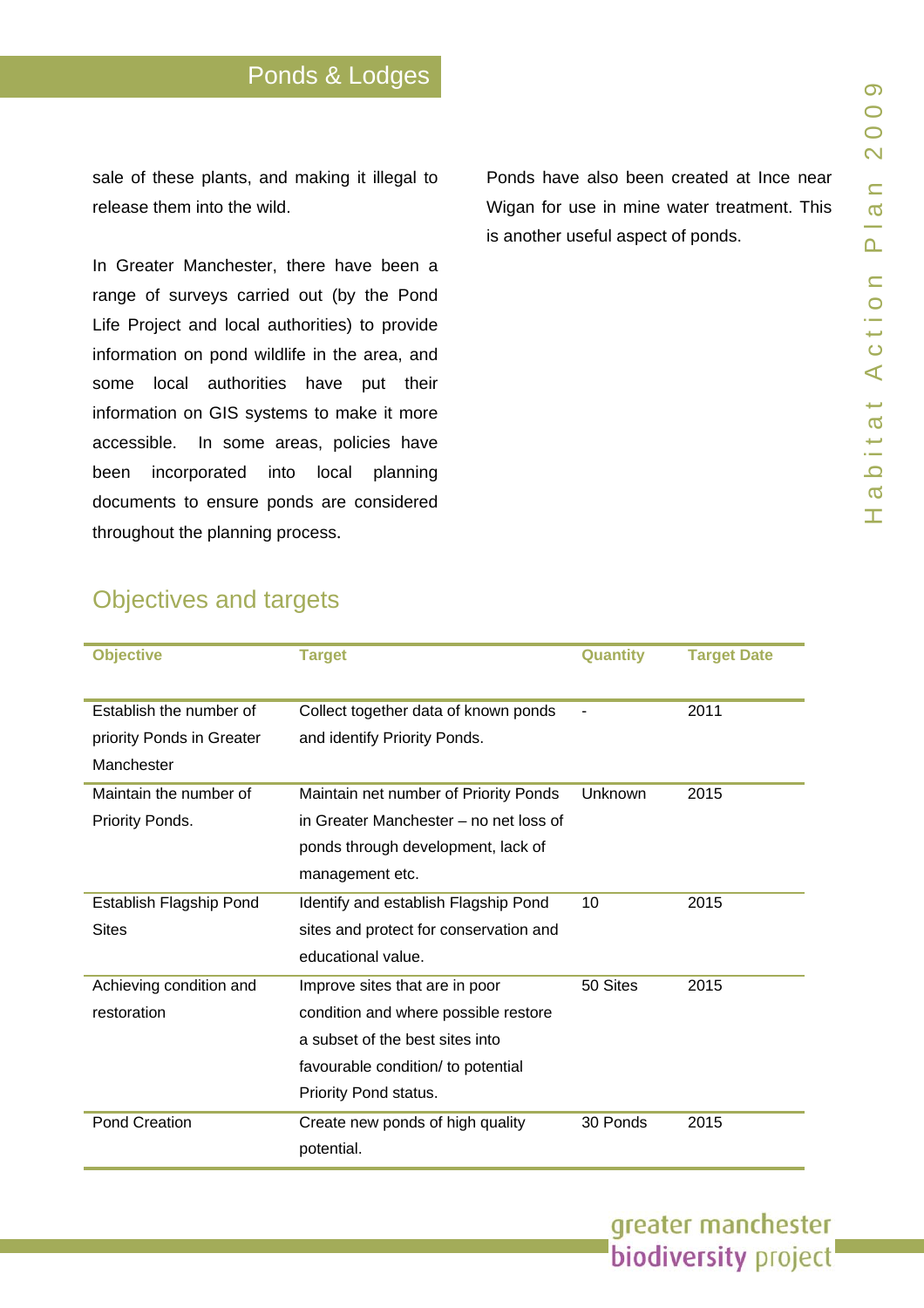### Proposed actions

- Gather information about the existing pond resource in Greater Manchester, including number and quality of ponds, and identification of Important Areas for Ponds, to enable targeted conservation action and monitoring of changes to the pond resource. PC, GMBP, GMEU, LA's, WT's. 2011.
- Ensure that existing legislation and local policy is fully implemented to protect ponds, and that appropriate polices are included in development plans, such as the Local Development Framework (LDF'S), to maintain and enhance the pond resource. GMEU, NE, EA, LA's, WT's. Ongoing
- Provide information to planners, developers and ecological consultants on best practice pond conservation. PC, NE, EA, GMEU, GMBP. Ongoing
- Put in place ways (designation, management plans etc) of maintaining the condition of the best ponds. PC, NE, EA. 2011
- Encourage the use of Sustainable [Urban Drainage Systems](http://www.environment-agency.gov.uk/business/sectors/36998.aspx) in new developments to protect wetlands from

sources of poor quality water, and to create more habitats. EA, UU, LA's. **Ongoing** 

- Engage with developers to encourage protection of existing ponds and high quality habitat creation in new development sites. Where ponds are lost there should be a 2 for 1 replacement scheme adopted. EA, NE, LA's, GMEU. Ongoing
- Create 5 new ponds per year with the potential to be high quality (unpolluted water supply, good design, good location). PC, LA's, WT's, GMBP. 2015
- Work with anglers and fisheries managers to encourage sensitive management of ponds and discourage inappropriate fish introductions. PC, EA, NE, WT's, LA's. Ongoing
- Engage with retailers, garden pond owners and fish enthusiasts to halt the release of non-native plants into ponds, and implement control measures on sites where there is a risk of such plants spreading to other sites. PC, LA's, EA, WT's. Ongoing
- Work on sites with water quality issues, non-native species, inappropriate management etc to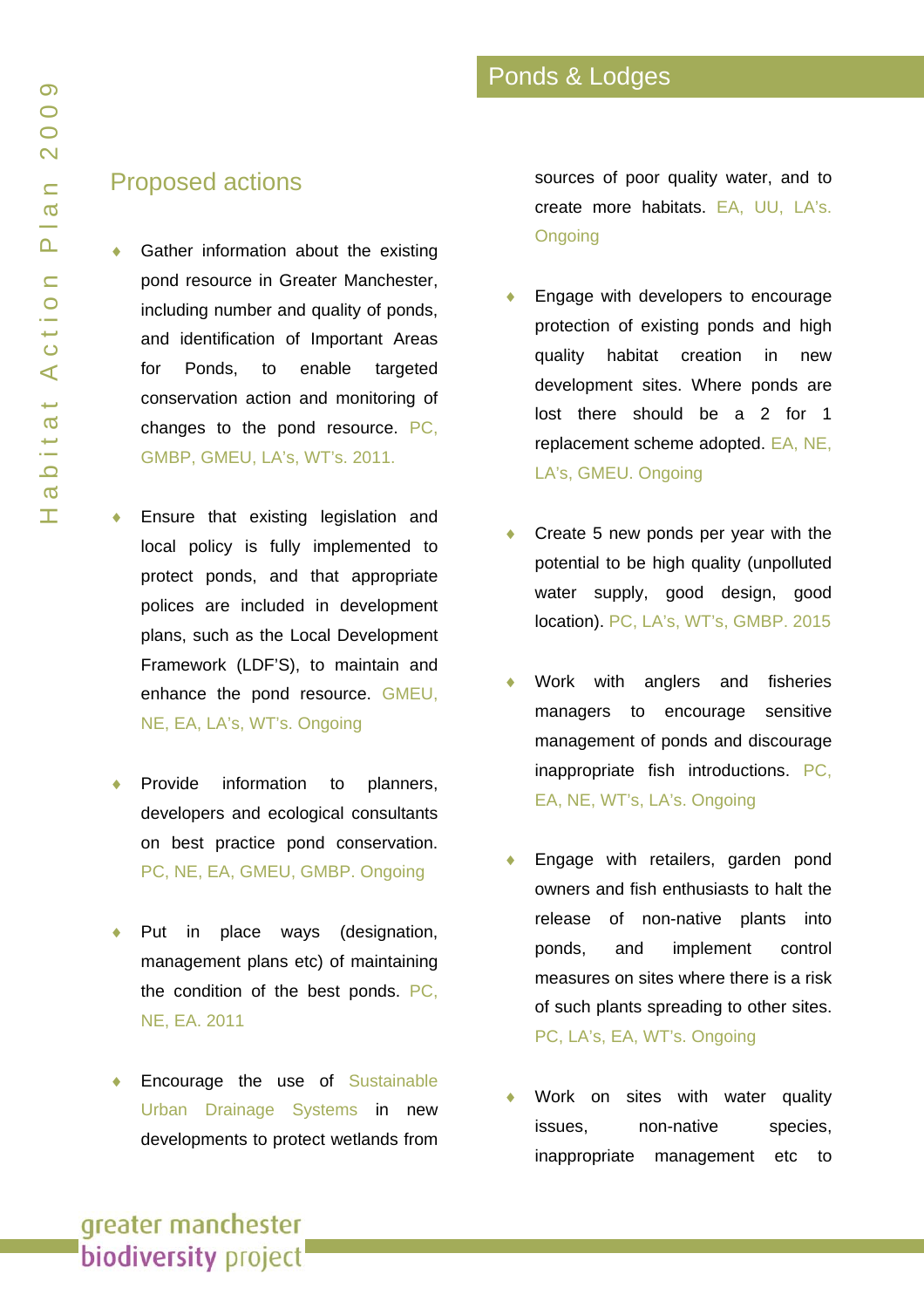# Ponds & Lodges

improve the sites, leading to population increases of key species or increases in species diversity. PC, EA. L A's. WT's, NE. 2015

◆ Raise awareness of the value of ponds and where people can get accurate information and advice about ponds. PC, GMBP, WT's, LA's. Ongoing

# **Lead Partners EA** Environment Agency **GMBP** Greater Manchester Biodiversity Project **GMEU** Greater Manchester Ecology Unit LA's Local Authorities **NE Natural England PC** Pond Conservation **UU** United Utilities **WT's** Wildlife Trusts

# Best practice guidelines

Some good example s of pond & lodge management, creation and enhancement across Greater Manchester include:

- ◆ Pond creation at Three Sisters in Ashton in Makerfiel d.
- ♦ New reten tion ponds at Kingsway, Rochdale.

• Creation of a pond on the roof of the Unicorn Grocery in Chorlton.

In addition B ury MBC commissioned a survey of all the ponds in the borough thereby establish ing a baseline o f information.

**Further advice about ponds can be found here:** 

♦ [Pond Creation Toolkit](http://www.pondconservation.org.uk/millionponds/pondcreationtoolkit/)

A number of fact sheets providing information about best practice are available to download from the Pond Conservation website.

- [Pond creation on aggregate sites](http://www.pondconservation.org.uk/Resources/Pond Conservation/Documents/PDF/aggregate sites toolkit_allinone_110608.pdf) Advice for planners and developers, including p ond creation f or water vol es.
- [Herpetological Conservation Trust](http://www.herpconstrust.org.uk/land_mgt/index.htm) Advice on pond creation and management for amphibians and reptiles.
- **[National Pond Monitoring Network](http://www.pondnetwork.org.uk/Main/methods.aspx)** Guidance and forms for standard pond survey methods.

# Impact of invasive species

Great Britain Non-native Species website. [www.nonnativespecies.or](http://www.nonnativespecies.org/)g